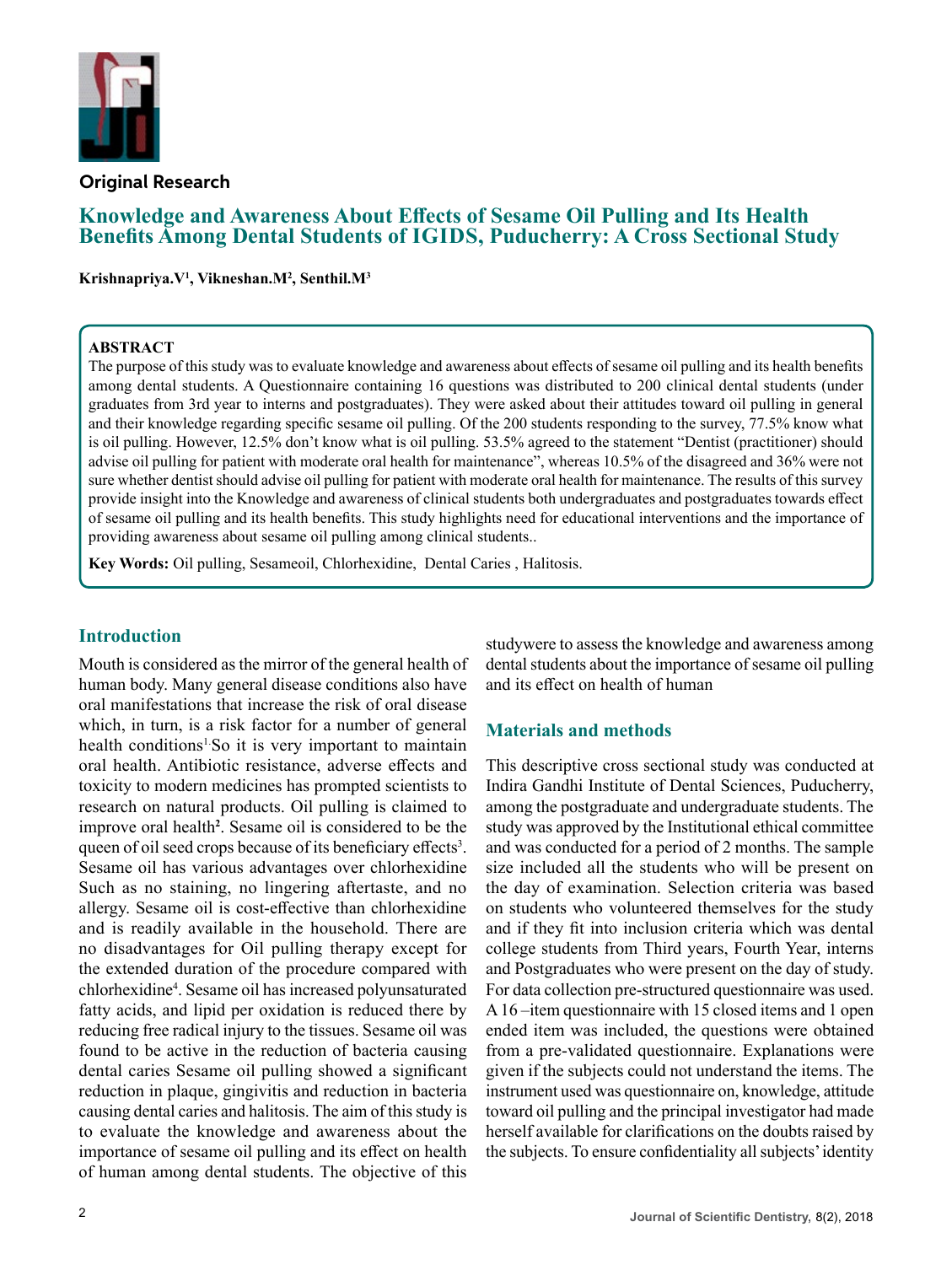was coded and stored safely. Subjects were assured of the confidence in the handling of their responses<sup>5</sup>.

## **Ethical Clearance**

"Ethical approval for this study was provided by (ECR/290/Indt/PY/2018 )Institutional Ethical Committee of Indira Gandhi Institute Of Dental Sciences, puducherry, IGIDSIEC2018NRP14UGKPPHD on 9 April 2018."

# **Statistical analysis**

For data Analysis and Statistical assessment, data collected were tabulated and compiled in MS Excel. Data collected were grouped into data for undergraduates, postgraduates and total summation of the entire sample. Descriptive statistics was used in terms of the frequency and percentage<sup>5</sup>

# **Result**

This study is the first questionnaire study done among dental students, puducherry regarding knowledge and awareness about effects of sesame oil pulling. In this study 200 students had participated in which 182students were undergraduates and 13 students were postgraduates the mean age of the undergraduates participating in the study was 21.648 years and the postgraduates had a mean age of 26.625 years (Table 1). The number of correct answers given for each question in the questionnaire was calculated and the percentage of correct answers for each question were calculated for the entire sample (Table 2). The sample was unbiased.77.5% of the participants responded that they are aware about oil pulling, where as 12.5%responded that they don't know what is oil pulling and 9.5%responded not sure.It is found that most of the students are aware about oil pulling from the maximum percentage of answer given for first question (77.5%) Do you know about oil pulling? Nearly 38% think oil pulling can replace usage of chemical mouthwashes for maintenance of oral health.82.5% of the participants said that sesame oil is the most commonly used oil to perform oil pulling.Though 77.5% of them said they know what is oil pulling and 59% of them accepted that oil pulling can be practiced daily. But when it comes to practice based question 35.5% gave wrong answer for the question when oil pulling should be done either morning, before or after brushing or should be done in night before bed (question 4).nearly 29.5% agreed the statement that "chronic usage of oil pulling stains the teeth" and 45%were not sure for the above statement.48.5%gave wrong answer for the question (question no 6) Ideal time to spit oil after doing oil pulling.47% were not sure whether chronic like peptic ulcer, GERD.68% of participants agreed that practicing sesame oil pulling improves both general and oral health. But nearly 11% disagreed and 34.5% were not sure to the statement "oil pulling aids in reduction of halitosis". Question number 16 for the statement "Dentist (practitioner) should advise oil pulling for patient with moderate oral health for maintenance". Nearly 53.5% agreed the statement in which 2.5% justified their answer saying that oil pulling has good effect, 10.5% said oil pulling is natural and good effect comparing to chemical mouth washes, 2% said that it is easy to perform and also healthy, 1.5%said since it is a mouth refreshners and another 1.5% justified saying that it is cost effective. But 10.5% disagreed the same statement in which 1.5% justified their answer saying that sesame oil pulling STAINS teeth and another 1.5% said that chemicals are more effective than oil pulling and some said when there are many gold standard chemical mouthwashes why oil pulling should be used. 36% responded not sure for the above statement and 69% did not justify their answer.

usage of sesame oil pulling has effect on systemic disease

# **Discussion**

On the whole the results of the study are in have shown that a gap exists between attitude, the knowledge and practice of sesame oil pulling among the dental students<sup>5</sup>. The results of this study Show that the students of different categories have shown a positive attitude towards the necessity of practicing however the percentage of right answers goes down for knowledge and practice related questions. Oil pulling is a traditional folk remedy practiced in ancient India<sup>4</sup> . The concept of oil pulling was familiarized by Dr. F. Karach in the 1990s in Russia. It is claimed to cure about 30 systemic diseases ranging from headache, migraine to diabetes and asthma[15] when practiced regularly and as directed. Due to occurrence of side effects to modern medicines and oral hygiene products, people are increasingly attracted towards complementary and traditional practices. Oil pulling or oil swishing, in alternative medicine, is a procedure that involves swishing oil in the mouth for oral and systemic health benefits<sup>[13,15].</sup>The exact mechanism of the action of oil pulling therapy is not clear. It was claimed that swishing of oil in the mouth activates enzymes and draws the toxins out of the blood  $[14,18]$ . Oil pulling should be ideally performed daily morning on empty stomach before brushing teeth and care should be taken that oil is not swallowed7 . It is contraindicated for children below 5 years due to risk of aspiration $10$ . In addition to maintaining oral hygiene it has been claimed to have systemic health benefits and cure systemic diseases. An improvement in oral hygiene is noticed within two weeks of practicing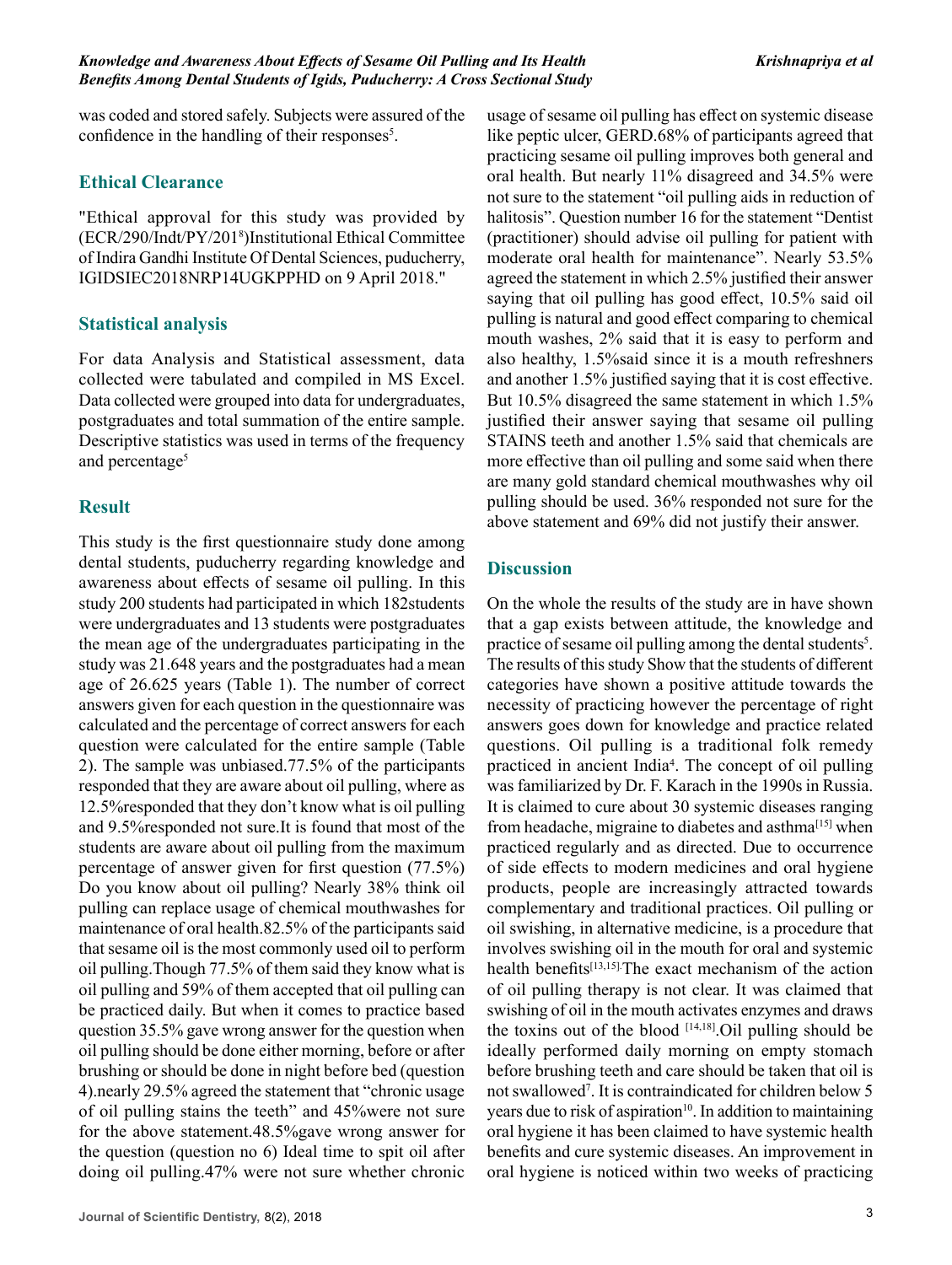#### *Knowledge and Awareness About Effects of Sesame Oil Pulling and Its Health Benefits Among Dental Students of Igids, Puducherry: A Cross Sectional Study*

correct method of oil pulling. Sesame oil is more palatable when compared to other refined edible oils<sup>4</sup> Oil pulling, this process makes oil thoroughly mixed with saliva. Swishing activates the enzymes and the enzymes draw toxins out of the blood. The viscosity of the oil can inhibit bacterial adhesion and plaque coaggregation. Sesame oil is found to be effective in reducing bacterial growth and adhesion. Toxins and bacteria from the body might be expelled through the tongue and trapped in the oil and removed from the body.

 It contains high amounts of unsaturated fatty acids. Linoleic acid and oleic acid are the predominant compositions. Oil-pulling therapy with sesame oil significantly reduced S. mutans counts in plaque and saliva of adolescents within 1 week <sup>8.</sup> It was claimed that the swishing activates the enzymes and draws the toxins out of the blood. Sesame oil has three lignans sesamin, sesamolin, and sesaminol - that have antioxidant properties and potentiate Vitamin E action<sup>9</sup>. Sesame oil has increased polyunsaturated fatty acids and the lipid peroxidation is reduced thereby reducing free radical injury to the tissues. Emulsification is the process by which insoluble fats like sesame oil can be broken down into minute droplets and dispersed in water. Emulsification greatly enhances the surface area of the oil thereby increasing its cleansing action. Sesame oil is relatively high in unsaponifiable substances. The unsaponifiable fraction, a class of substances not found in other fats (sesamin or sesamolin) can probably protect the oral cavity from infection and inß ammation by its antioxidant property. A study done by Asokan *et al*. [15] have cocluded that Sesame oil pulling therapy has been equally effective like chlorhexidine on halitosis and organisms, associated with halitosis<sup>7</sup>. Oil pulling therapy has been as equally effective As chlorhexidine against plaque-induced gingivitis. Sesame oil has the following advantages over chlorhexidine: no Staining, no lingering after-taste, and no allergy. Sesame oil is 5 to 6 times more cost effective than chlorhexidine and is readily available in most households<sup>3</sup> in some cases like the cases of mouth ulcer, those who have tendency to vomit, asthma, cough, thirst where brushing is considered to be contraindicated Oil pulling can be used to clean the oral cavity<sup>[10,17]</sup>. A group of researchers compared oil pulling method using sesame oil with chlorhexidine mouthwash for two weeks on twenty adolescent subjects. There was statistically significant reduction in the S.

mutans count in the plaque samples of oil pulling group after one and two weeks. Also there was reduction in the mean scores of salivary S. mutans count after two weeks. However the study noted that the reduction in S. mutans count is more in chlorhexidine group than oil pulling group<sup>[11,12]</sup>.A study done by Nilufar Nekuzada et al<sup>[16]</sup> showed that the use of Sesamum indicum in patients under chemotherapy has decreased the phlebitis incidence<sup>[16]</sup>. There are no disadvantages for oil pulling therapy except for the extended Duration of the procedure compared with chlorhexidine. It can be used as a preventive home therapy to maintain oral hygiene.

## **Conclusion**

The questionnaire has on the whole given us a view into the general attitude of dental students on sesame oil pulling. We have observed a huge gap between the positive attitudes Expressed by the students towards sesame oil pulling and the Knowledge and actual practice of this procedure. This study further stresses the need to conduct more educational programmes and create awareness among dental students who are the future clinicians about the about effects of sesame oil pulling and its health benefits. So that practitioners can advice patients to practice sesame oil pulling which helps them to maintain their oral health in cost effective way, overcoming the disadvantage of chronic usage chemical mouth washes and also improving both Oral health and general health simultaneously.

### **Table 1: Details of participants**

| Number of students (n) 200 |                  |         |  |  |  |
|----------------------------|------------------|---------|--|--|--|
| <b>Undergraduates 182</b>  |                  |         |  |  |  |
|                            | III year IV year | Interns |  |  |  |
| 70                         | 62               | 50      |  |  |  |
| <b>Postgraduates 13</b>    |                  |         |  |  |  |
| Gender                     |                  |         |  |  |  |
| Male 47                    |                  |         |  |  |  |
| Female 153                 |                  |         |  |  |  |
| Age $(yrs)$                |                  |         |  |  |  |
| Mean age Ug 21.648         |                  |         |  |  |  |
| Mean age $Pg$ 26.625       |                  |         |  |  |  |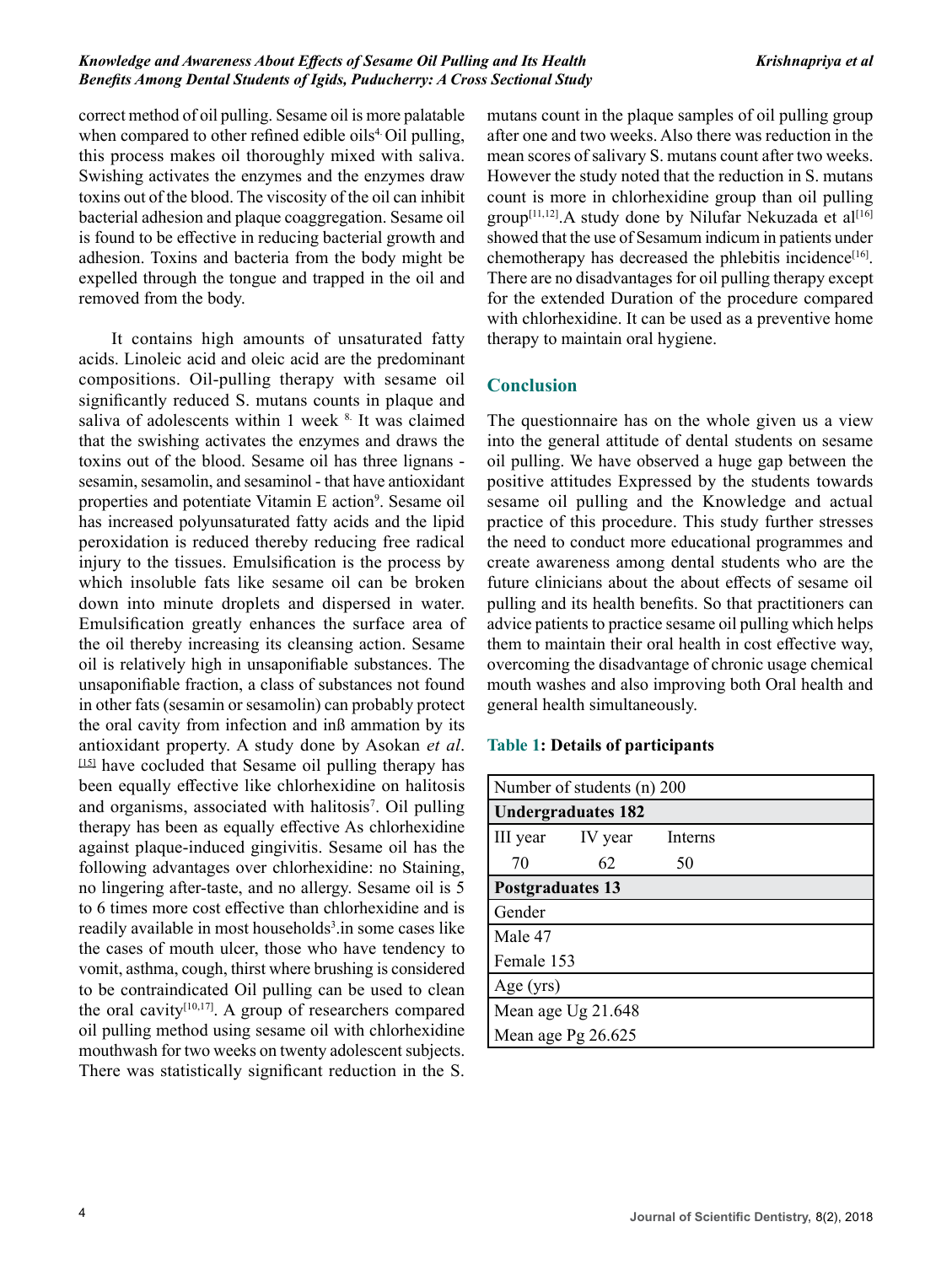**Answer**

**No Questions Responses % of right** 

### *Knowledge and Awareness About Effects of Sesame Oil Pulling and Its Health Benefits Among Dental Students of Igids, Puducherry: A Cross Sectional Study*

**Table 2:** Physicians' responses to questions regarding KNOWLEDGE AND AWARENESS ABOUT EFFECTS OF SESAME OIL PULLING AND ITS HEALTH BENEFITS and outcomes

|                | <b>BENEFITS</b> and outcomes                                                                                                                                         |                        |                        | 7  | Oil pulling works under<br>mechanism?                                                                                       | 43.5%<br>30.5%      | 30.5% |
|----------------|----------------------------------------------------------------------------------------------------------------------------------------------------------------------|------------------------|------------------------|----|-----------------------------------------------------------------------------------------------------------------------------|---------------------|-------|
| No.            | <b>Ouestions</b>                                                                                                                                                     | <b>Responses</b>       | $%$ of right<br>Answer |    | a) Emulsification<br>b) sapnofication<br>c) none of the above                                                               | 23%                 |       |
| $\mathbf{1}$   | Do you know about OIL<br>PULLING?<br>a) Yes<br>b) No<br>c) Not sure                                                                                                  | 77.5%<br>12.5%<br>9.5% |                        | 8  | Do you think chronic usage<br>of sesame oil pulling has<br>effect on systemic issues like                                   | 32.5%<br>20%<br>47% | 32.5% |
| $\overline{2}$ | Do you think oil pulling can<br>replace the usage of chemical<br>mouthwashes to prevent and<br>maintain oral health<br>a) Yes<br>b) No                               | 38%<br>17.5%<br>44.5%  | 38%                    |    | GERD, peptic ulcers, diabetes,<br>migraine<br>a) Yes<br>b) No<br>c) Not sure                                                |                     |       |
|                | c) Not sure                                                                                                                                                          |                        |                        | 9  | Oil that is used to swishing                                                                                                | 20%                 | 59.5% |
| 3              | According to you which of $82.5\%$<br>the following oil is most<br>commonly used for oil pulling?<br>a) Sesame oil<br>b) Mustard oil<br>c) Coconut oil               | 7%<br>10%              | 82.5 %                 |    | around the mouth can be<br>swallowed instead of spiting<br>it out.<br>a) Agree<br>b) Disagree<br>c) Not sure                | 59.5%<br>20%        |       |
| $\overline{4}$ | Oil pulling should be done<br>a) Early morning (empty<br>stomach) before brushing<br>b) Early morning (empty<br>stomach) after brushing<br>c) Night time before bed  | 67.5%<br>7.5%<br>4.5%  | 67.5%                  | 10 | Practicing Sesame oil pulling<br>improves both general health<br>and oral health.<br>a) Agree<br>b) Disagree<br>c) Not sure | 68%<br>11%<br>20.5% | 68%   |
| 5              | Is it advisable for children's<br>below 5 years to practice oil $ 48.5\%$<br>pulling<br>a. Yes<br>b. No<br>c. Not sure                                               | 15%<br>35%             | 48.5%                  | 11 | Oil pulling aids in reduction of   54%<br>halitosis.<br>a) Agree<br>b)Disagree<br>c) Not sure                               | 11%<br>34.5%        | 54%   |
| 6              | Ideal time to spit oil after<br>doing oil pulling?<br>a) After 10 minutes<br>b) After 20 minutes<br>c) Once oil loses its viscosity<br>and becomes thin and<br>milky | 38%<br>$10.5\%$<br>51% | 51%                    | 12 | Chronic usage of sesame oil<br>pulling stains teeth.<br>a) Agree<br>b) Disagree<br>c) Not sure                              | 29.5%<br>25%<br>45% | 25%   |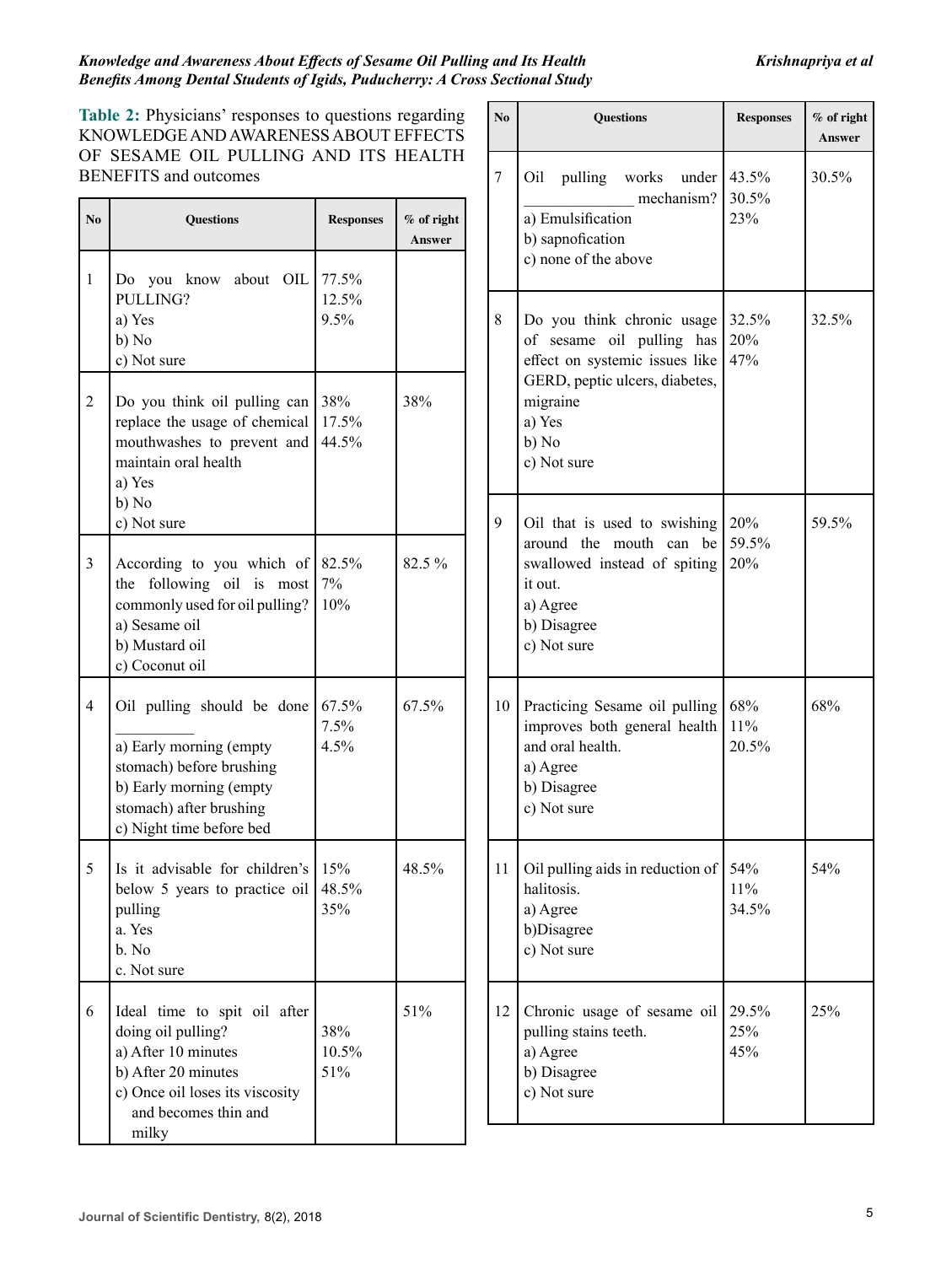| $\mathbf{N}\mathbf{0}$ | <b>Questions</b>                                                                                                                                                                                                               | <b>Responses</b>      | % of right<br><b>Answer</b> |
|------------------------|--------------------------------------------------------------------------------------------------------------------------------------------------------------------------------------------------------------------------------|-----------------------|-----------------------------|
| 13                     | Oil pulling is very $49.5\%$<br>13.<br>effective<br>against plaque<br>induced gingivitis.<br>a) Agree<br>b) Disagree<br>c) Not sure                                                                                            | 9.5%<br>39.5%         | 49.5%                       |
| 14                     | Oil pulling inhibits growth of<br>malignant tumor.<br>a) Agree<br>b) Disagree<br>c) Not sure                                                                                                                                   | 25%<br>23.5%<br>49.5% | 25%                         |
| 15                     | Sesame oil pulling can be<br>practiced daily.<br>a)Agree<br>b) Disagree<br>c) Not sure                                                                                                                                         | 59%<br>17.5%<br>23%   | 59%                         |
| 16                     | Dentist (practitioner) should 53.5%<br>advise oil pulling for patient $10.5\%$<br>with moderate oral health for<br>maintenance.<br>a) Agree<br>b) Disagree<br>c) Not sure<br><b>JUSTIFICATION</b><br><b>FOR</b><br>QUESTION 16 | 36%                   | 53.5%                       |

## **Justifiation for Question (16) Were**

| <b>Responses</b>                                                    | % of Answers |  |
|---------------------------------------------------------------------|--------------|--|
| $1 =$ oil pulling --) good effect                                   | 2.50%        |  |
| $2$ = Natural and good effect comparing to<br>chemical mouth washes | 10.50%       |  |
| $3$ = helps in maintaining good oral hygiene                        | 10%          |  |
| $4$ = easy and healthy                                              | $2\%$        |  |
| $5 =$ mouth refresher                                               | 1.50%        |  |

| <b>Responses</b>                                          | % of Answers |  |
|-----------------------------------------------------------|--------------|--|
| $6 = \text{cost}$ effective                               | 1.50%        |  |
| $7 =$ MAY STAIN TEETH                                     | 1.50%        |  |
| 8<br>$=$ CHEMICALS ARE MORE<br>EFFECTIVE THAN OIL PULLING | 1.50%        |  |

### **References**

- 1. Amith HV, Ankola AV, Nagesh L. Effect of oil pulling on plaque and gingivitis. J Oral Health Community Dent. 2007 Jan; 1(1):12-8.
- 2. Shanbhag VK. Oil pulling for maintaining oral hygiene–A review. Journal of traditional and complementary medicine. 2017 Jan 1;7(1):106-9.
- 3. Asokan S, Emmadi P, Chamundeswari R. Effect of oil pulling on plaque induced gingivitis: A randomized, controlled, triple-blind study. Indian Journal of Dental Research. 2009 Jan 1;20(1):47.
- 4. Pathak S. Oil pulling therapy in dental practice: A short review. SRM Journal of Research in Dental Sciences. 2016 Jan 1;7(1):33.
- 5. Krishnapriya,Therese BA, Suresh V,Sathyanaraynan R. knowledge and awareness about hand hygiene practices among dental studentsof dental college, puducherry: a cross sectional study, International Journal of Current Research. 2016 Nov ;8(11): 42473-42476
- 6. Wahner-Roedler DL, Vincent A, Elkin PL, Loehrer LL, Cha SS, Bauer BA. Physicians' attitudes toward complementary and alternative medicine and their knowledge of specific therapies: a survey at an academic medical center. Evidence-Based Complementary and Alternative Medicine. 2006; 3(4):495-501.
- 7. Lakshmi T, Rajendran R, Krishnan V. Perspectives of oil pulling therapy in dental practice. Dental Hypotheses. 2013 Oct 1;4(4):131.
- 8. Ciancio SG. Current status of indices of gingivitis. Journal of Clinical Periodontology. 1986 May;13(5):375-8.
- 9. Shanbhag VK. Oil pulling for maintaining oral hygiene–A review. Journal of traditional and complementary medicine. 2017 Jan 1;7(1):106-9.
- 10. Asokan S. Oil pulling therapy. Indian Journal of Dental Research. 2008 Apr 1;19(2):169.
- 11. Tomar P, Hongal S, Jain M, Rana K, Saxena V. Oil pulling and oral health: A review. IJSS Case Report & Reviews. 2014 Aug; 1(3):33-7.
- 12. Asokan S, Rathan J, Muthu MS, et al. Effect of oil pulling on Streptococcus mutans count in plaque and saliva using Dentocult SM Strip mutans test: a randomized, controlled, triple-blind study. J Indian Soc Pedod Prev Dent. 2008;26:12e17.
- 13. Asokan S, Rathinasamy TK, Inbamani N, Menon T, Kumar SS, Emmadi P, Raghuraman R. Mechanism of oil-pulling therapyin vitro study. Indian Journal of Dental Research. 2011 Jan 1;22(1):34